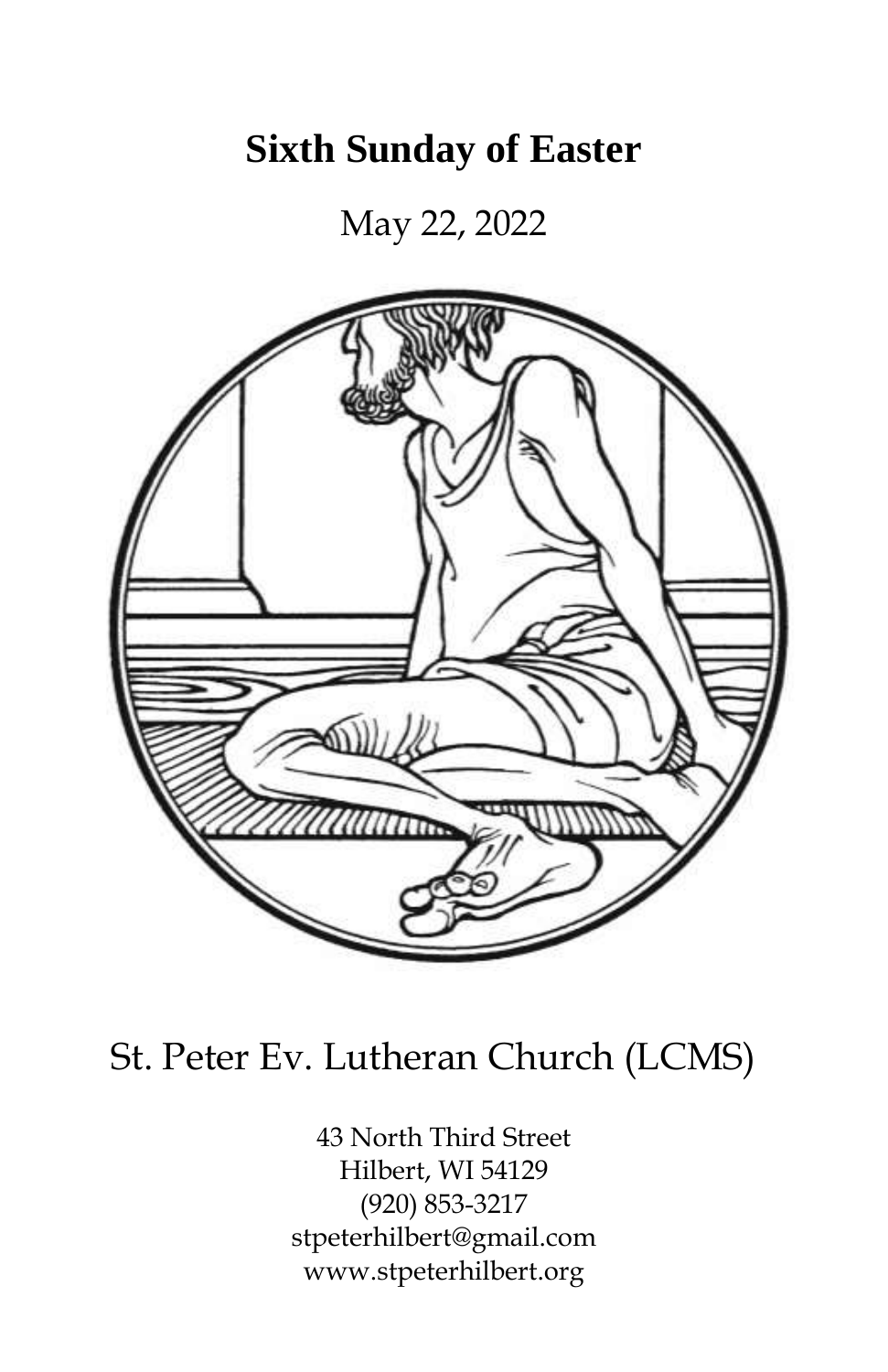## **Welcome to St. Peter Evangelical Lutheran Church**

Scripture reveals God's answers, vision, and intervention. What seems perplexing is professed by faith, not by reason, yet couched in mystery and not always palpable. We cannot intellectually understand how Baptism begets faith, yet we believe. We cannot comprehend the incomparable beauty of heaven, yet we see. We yearn to approach the heavenly Father, unencumbered by the weight of sin and confusion! Jesus provides clarity in His mercy, sufficient to instill within us true repentance, sincere faith, and compassionate service.

**Holy Communion** – Visitors who are not members of a Missouri Synod Lutheran church are asked to speak with the pastor or one of the elders before receiving the Lord's Supper.

| <b>Contact Information</b> – To request prayer or to set up an                                                          |                        |
|-------------------------------------------------------------------------------------------------------------------------|------------------------|
| appointment, contact the church office at 853-3217 or                                                                   |                        |
| stpeterhilbert@gmail.com. In case of emergency, please contact                                                          |                        |
| one of the elders or Pastor Peterson.                                                                                   |                        |
| <b>Pastor Peterson:</b> (920) 483-0956                                                                                  |                        |
| <b>Elders:</b> Dan B.: (920) 418-3696                                                                                   | Dan K.: (920) 378-5096 |
| Dean: 849-9065                                                                                                          | Dale: (920) 660-5124   |
| <i>Liturgy:</i> Divine Service Setting Four p. 203<br>Rite of Confirmation $-LSB$ 272<br>Hymns: 827, 543, 644, 570, 480 |                        |

### **Serving in our worship…**

| Preacher:                  | <b>Pastor Mark Peterson</b>         |
|----------------------------|-------------------------------------|
|                            | Special Music: Mr. & Mrs. Dan Seidl |
| Audio/Visual: Dan Bergelin |                                     |
|                            | Altar Guild: Dean & Jan Bergelin    |

| This Week at St. Peter<br>May 22-29, 2022                                                        |  |                          |  |  |
|--------------------------------------------------------------------------------------------------|--|--------------------------|--|--|
| Tuesday, $5/24$                                                                                  |  | 7:00 p.m. Bible Study    |  |  |
| Sunday, $5/29$<br><b>Seventh Sunday of Easter</b><br>(Acts 1:12-26; Rev. 22:1-20; John 17:20-26) |  |                          |  |  |
|                                                                                                  |  |                          |  |  |
|                                                                                                  |  | 8:30 a.m. Divine Service |  |  |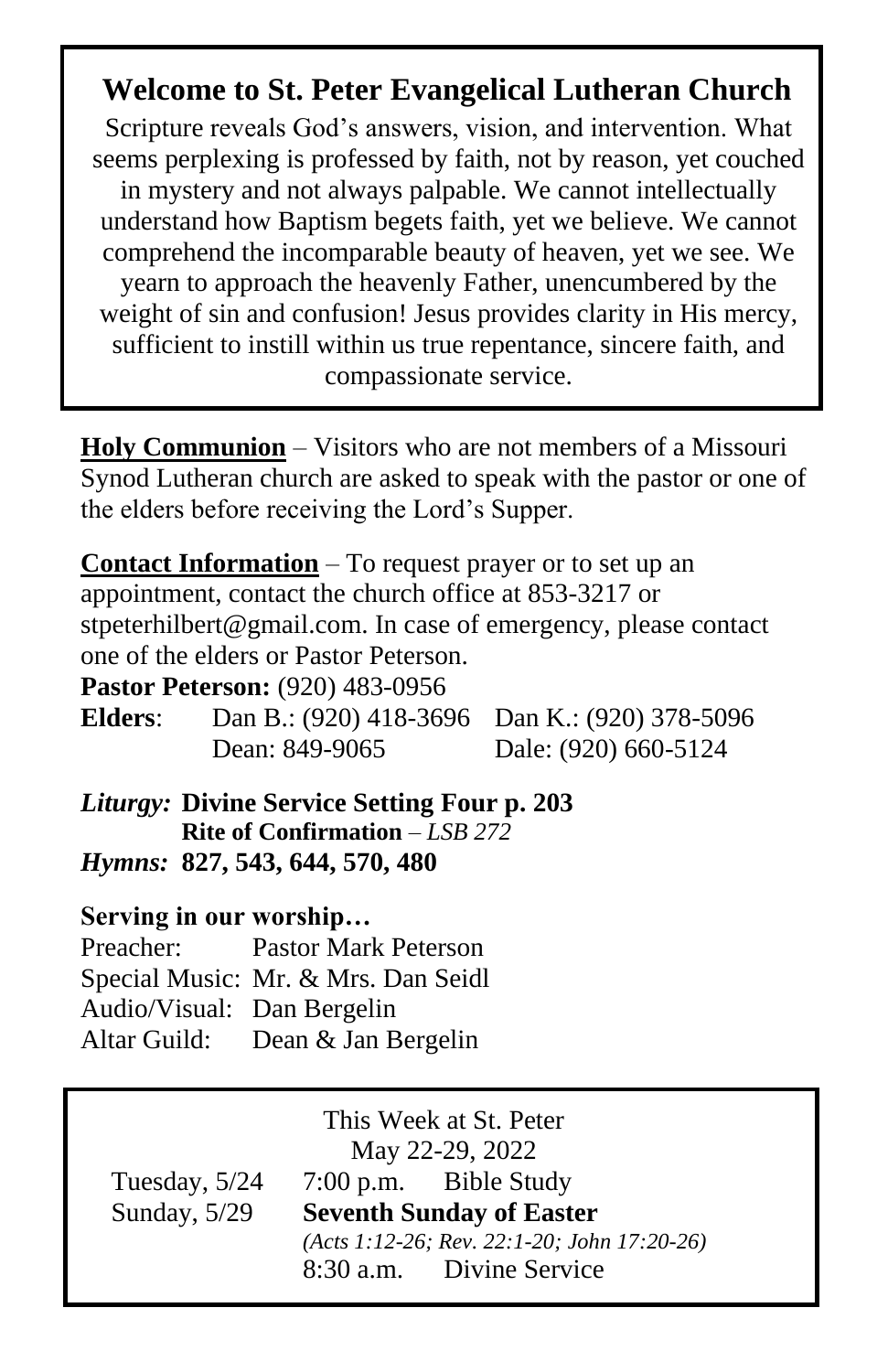### **Statement on Holy Communion**

I believe that I am a sinner. I repent of my sin and ask God's forgiveness. With His help I will amend my sinful life. I believe that Jesus Christ is my only Lord and Savior from sin, Satan, and death. I believe that the risen Christ is really present in the Sacrament, and, under the form of the bread and the wine, I receive His true body and blood for the forgiveness of my sin and the strengthening of my faith and life. I resolve to dedicate my life to the service of my Lord by regular group worship, sacrificial giving, thankful living and sharing the Gospel with others.

In the Lord's Supper, the risen Christ is at once the Giver and the Gift! By His promise, His very body and blood are really present, and thereby we come into immediate contact with the exalted Christ! As we do so, witness is also given to oneness in doctrine by those who receive the Sacrament together. For this reason, we practice close(d) Communion.

God's Word teaches the real presence of Christ's body and blood invisibly in, with and under the bread and wine for the forgiveness of sins. We take seriously the spiritual care of those who commune at our altar. The Word of God states that no one offend against Christ and His Word by denying His true presence and its promise and seal of forgiveness. Because those who eat and drink our Lord's body and blood unworthily do so to their great harm (see 1 Cor. 11:27–29), and because Holy Communion is a confession of what is taught and believed at this altar (1 Cor. 11:26), any who are not yet instructed, in doubt or who hold a confession (beliefs) differing from that of this congregation (that is, belong to another church body or denomination) and yet desire to receive the Sacrament will want to first speak with the pastor before communing. As a courtesy, guests from sister congregations of the LCMS are asked to introduce themselves to the pastor before communing.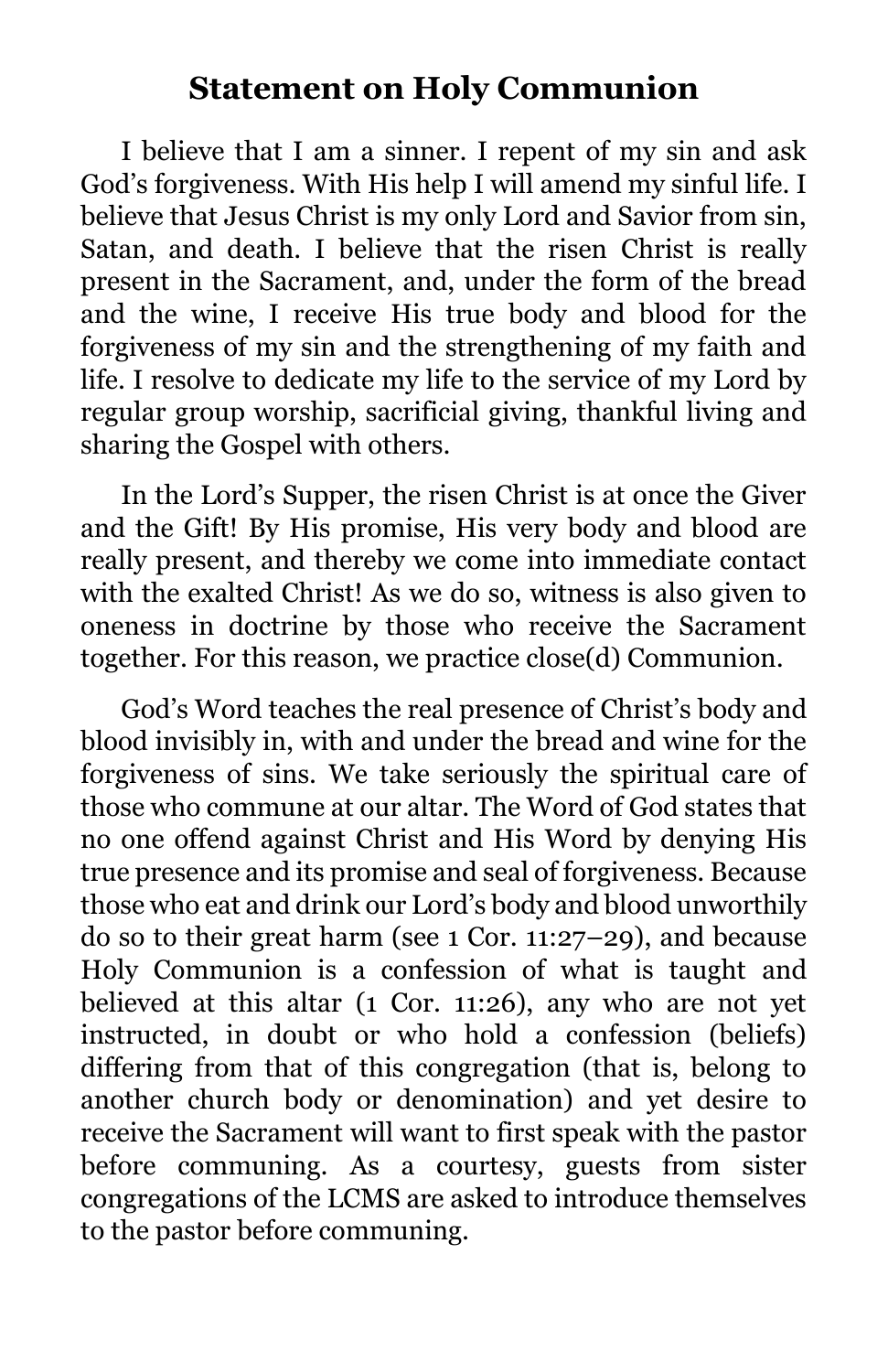**In Our Prayers** we remember Elliana Rose Mueller on this Confirmation Day; Aaron Joseph Schwalenberg upon his graduation from Hilbert High School.

**Birthday Celebration** – Delores Schwalenberg is celebrating her 95<sup>th</sup> birthday at the Hilbert Community Center today. Open house from 1-4. Everyone is invited!

**Vacation Bible School** – VBS will be held at St. Luke Church July 11th, 12th, and 13th from 11:00-2:00 p.m. Lunch will be provided and transportation can be arranged. Registration forms are available in the narthex and must be completed for each child attending.

**Retirement Dinner for Pastor Krueger** – June 12<sup>th</sup>, 2022, at Cobblestone Creek in Brillion. Doors open at noon. A family style dinner will be served at 12:30. Reception is from 1:30-3:30. Adults \$17.50 per person, children (ages 3-9) \$10.00 per child. Tickets are available for purchase at the back of the church. Please contact Debbie Kamps at 920-756-2683 for additional details.

**Potter Rummage/Bake Sale** – Trinity Lutheran School, Rantoul (N6081 W. River Rd, Hilbert) is having a Rummage Sale Thursday, June 9th 8am - 7pm, Friday 8am - 6pm, and Saturday, 8am - 4pm. A bake sale will also be held Friday and Saturday in the school gym. Proceeds to go to playground improvements.

**Acts 16:9 – "And a vision appeared to Paul in the night: a man of Macedonia was standing there, urging him and saying, 'Come over to Macedonia and help us.' "** God does all the saving of the Macedonians, but He does it through the ministry of St. Paul who was called to go and help them out. How is the Lord calling you to use your gifts for His work?